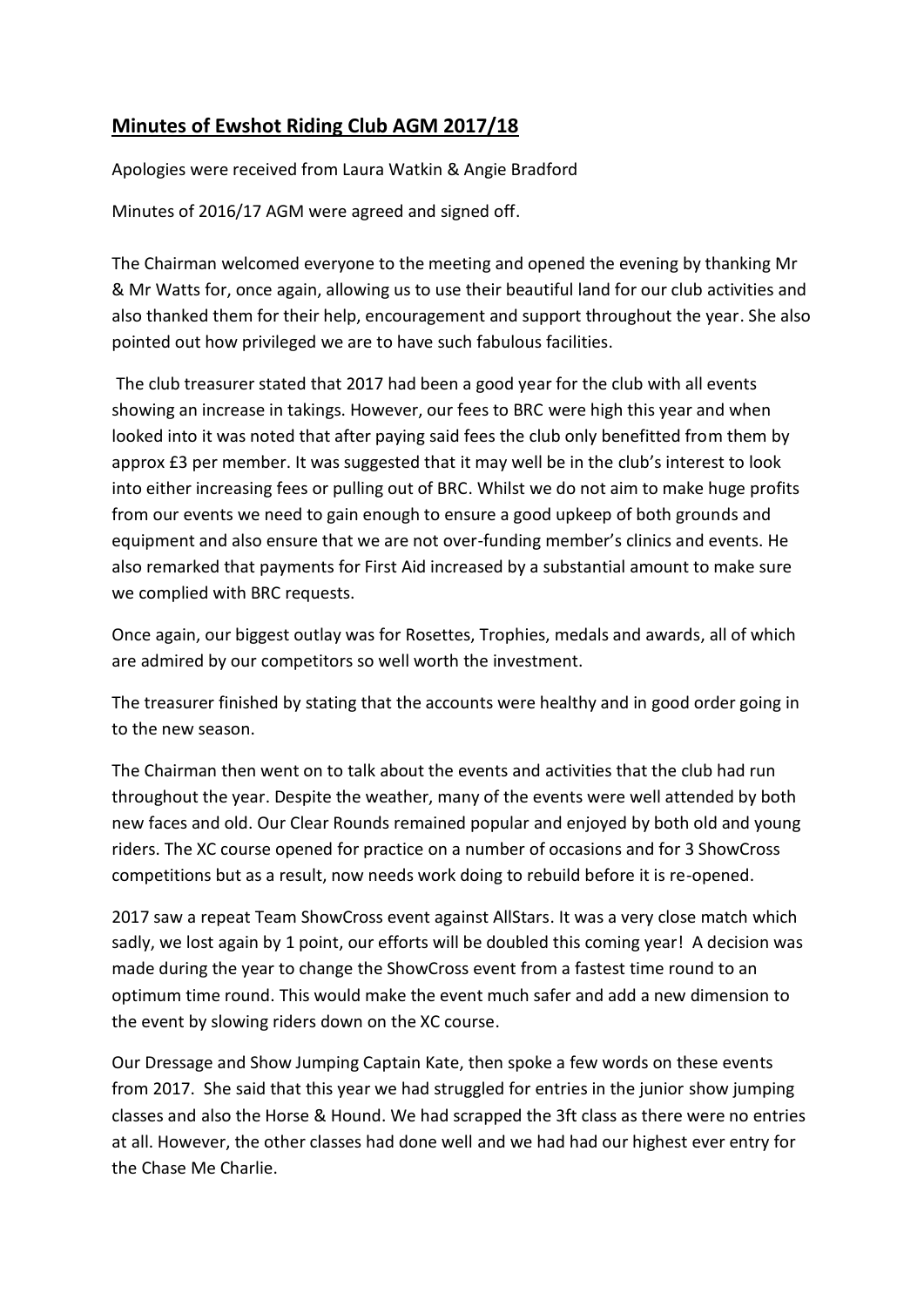Kate then went on to thank everyone who has helped her run and score the dressage competitions this year. Despite introducing an "early-bird" pre-entry discount, it hadn't really worked so we may need to look at the entry fees again going forward. Junior entries were very low but that seems to be the case across the board with all our events.

All our 2017 Dressage and Show jumping events were run as Sunshine Tour qualifiers but we have decided not to do the same in 2018. They were oversubscribed in 2017 and requested the club not to hand out vouchers at events that were advertised as qualifiers. Ewshot RC elected to hand them out anyway as some riders had come to us just to qualify.

This year we will be running our own Club Championship, in September, open to all who qualify.

Our Membership secretary spoke briefly to say that numbers were good again this year but we need to look into trying to increase the number of junior members as they are low. We held a number of members only events again during the year including Beach Rides, XC practice days at 3 Maids and Clinics. A new event, Prix Caprilli, was included in the club calendar this year and initially open to just members. It was opened up to all later in the year and proved popular so in 2018 it will be extended to include it into the End of Year points awards.

The Chairman went on to say that the December Gymkhana had been enjoyed by all with the fancy-dress competition being very popular and very hard to judge. Thanks were passed to Suzette for making the difficult decisions as to which of the wonderful costumes should win, not at all easy!

The end of year awards were handed out to members who had entered and won the most events throughout the year. Members won trophies, rosettes and sashes and all went away very pleased with themselves. Awards were also given to members who the committee thought had made the most improvement throughout the year. The junior winner was Lucy Coomer and the senior Amanda Stewart. The Chairman's award, this year, went to Steph Richardson. Steph has helped out with so many events this year, even coming along when her horse was lame just to give us a hand.

The Chairman then went on to thank everyone who has helped us run events throughout the year, those who have put up jumps, marshalled, scored or opened and closed the arena gate. She also passed her thanks to the rest of the committee for everything they do behind the scenes and pointed out that the feedback we receive on Facebook shows that we are on the right track and doing a great job.

In line with the club's constitution, a quarter of the committee are required to stand down for re-election at the AGM. In 2017, those standing down were as follows: